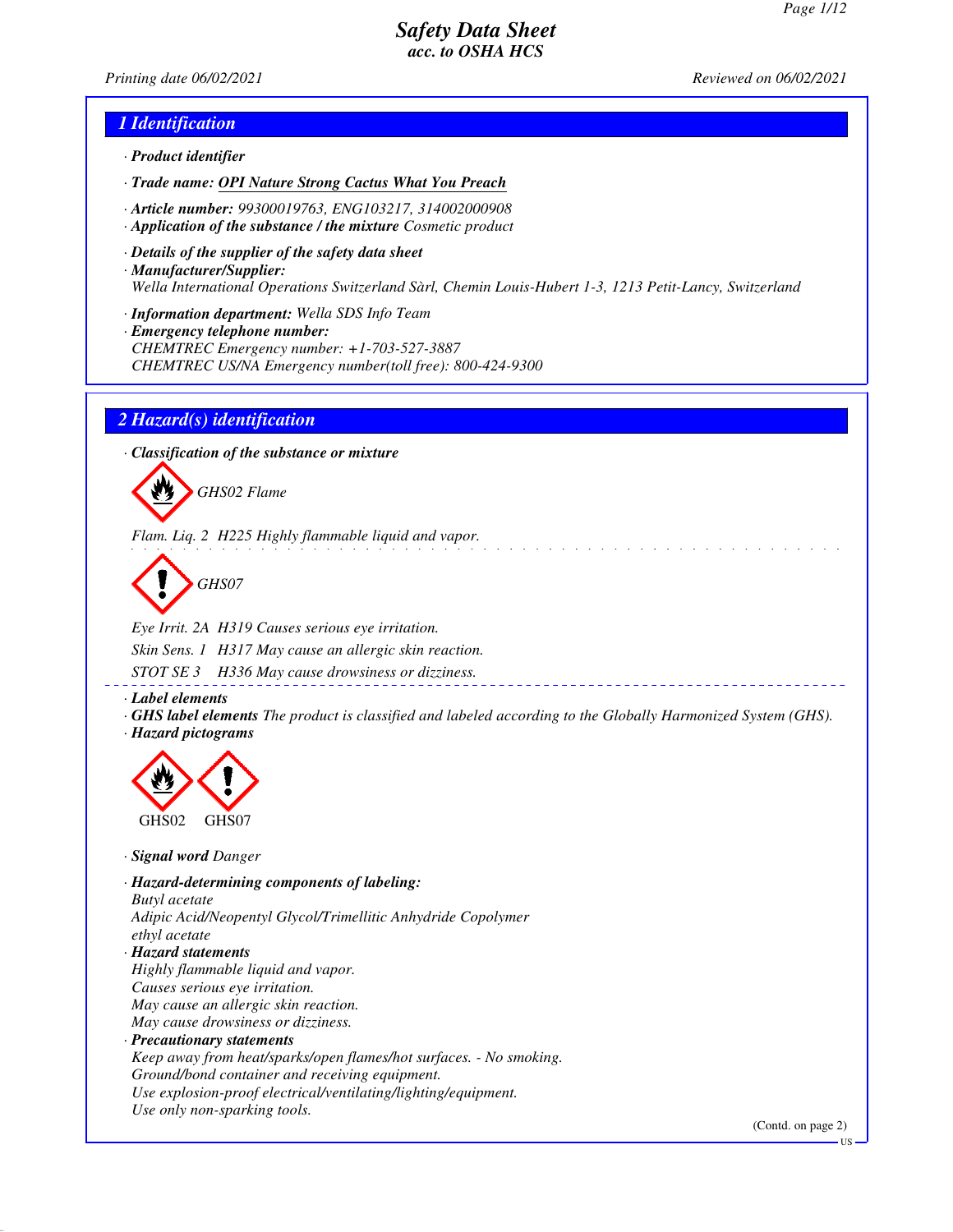*Printing date 06/02/2021 Reviewed on 06/02/2021*

## *Trade name: OPI Nature Strong Cactus What You Preach*

| (Contd. of page $1$ )                                                                                          |  |
|----------------------------------------------------------------------------------------------------------------|--|
| Take precautionary measures against static discharge.                                                          |  |
| Avoid breathing dust/fume/gas/mist/vapors/spray                                                                |  |
| Wash thoroughly after handling.                                                                                |  |
| Use only outdoors or in a well-ventilated area.                                                                |  |
| Contaminated work clothing must not be allowed out of the workplace.                                           |  |
| Wear protective gloves/protective clothing/eye protection/face protection.                                     |  |
| If on skin (or hair): Take off immediately all contaminated clothing. Rinse skin with water/shower.            |  |
| IF INHALED: Remove person to fresh air and keep comfortable for breathing.                                     |  |
| If in eyes: Rinse cautiously with water for several minutes. Remove contact lenses, if present and easy to do. |  |
| Continue rinsing.                                                                                              |  |
| Call a poison center/doctor if you feel unwell.                                                                |  |
| Specific treatment (see on this label).                                                                        |  |
| If skin irritation or rash occurs: Get medical advice/attention.                                               |  |
| If eye irritation persists: Get medical advice/attention.                                                      |  |
| Wash contaminated clothing before reuse.                                                                       |  |
| In case of fire: Use for extinction: CO2, powder or water spray.                                               |  |
| Store in a well-ventilated place. Keep container tightly closed.                                               |  |
| Store in a well-ventilated place. Keep cool.                                                                   |  |
| Store locked up.                                                                                               |  |
| Dispose of contents/container in accordance with local/regional/national/international regulations.            |  |
| $\cdot$ Other hazards                                                                                          |  |
| $\cdot$ Results of PBT and vPvB assessment                                                                     |  |
| $\cdot$ <b>PBT:</b> Not applicable.                                                                            |  |

*· vPvB: Not applicable.*

## *3 Composition/information on ingredients*

*· Chemical characterization: Mixtures*

*· Description: Mixture of the substances listed below with nonhazardous additions.*

| $\cdot$ Dangerous components: |                                                                         |              |
|-------------------------------|-------------------------------------------------------------------------|--------------|
|                               | 123-86-4 Butyl acetate                                                  | $>$ 25-≤50%  |
|                               | 141-78-6 ethyl acetate                                                  | $≥20-≤25%$   |
|                               | 9004-70-0 Nitrocellulose                                                | $>10-52.5\%$ |
|                               | 28407-73-0 Adipic Acid/Neopentyl Glycol/Trimellitic Anhydride Copolymer | $>2.5$ -≤10% |
|                               | $64-17-5$ ethyl alcohol                                                 | $>2.5-10\%$  |
|                               | $13463-67-7$ titanium dioxide                                           | $≥0.1-S2.5%$ |

# *4 First-aid measures*

- *· Description of first aid measures*
- *· General information: Immediately remove any clothing soiled by the product.*
- *· After inhalation:*
- *Supply fresh air and to be sure call for a doctor.*
- *In case of unconsciousness place patient stably in side position for transportation.*
- *· After skin contact: Immediately wash with water and soap and rinse thoroughly.*
- *· After eye contact:*
- *Rinse opened eye for several minutes under running water. If symptoms persist, consult a doctor.*
- *· After swallowing: If symptoms persist consult doctor.*
- *· Information for doctor:*
- *· Most important symptoms and effects, both acute and delayed No further relevant information available.*

(Contd. on page 3)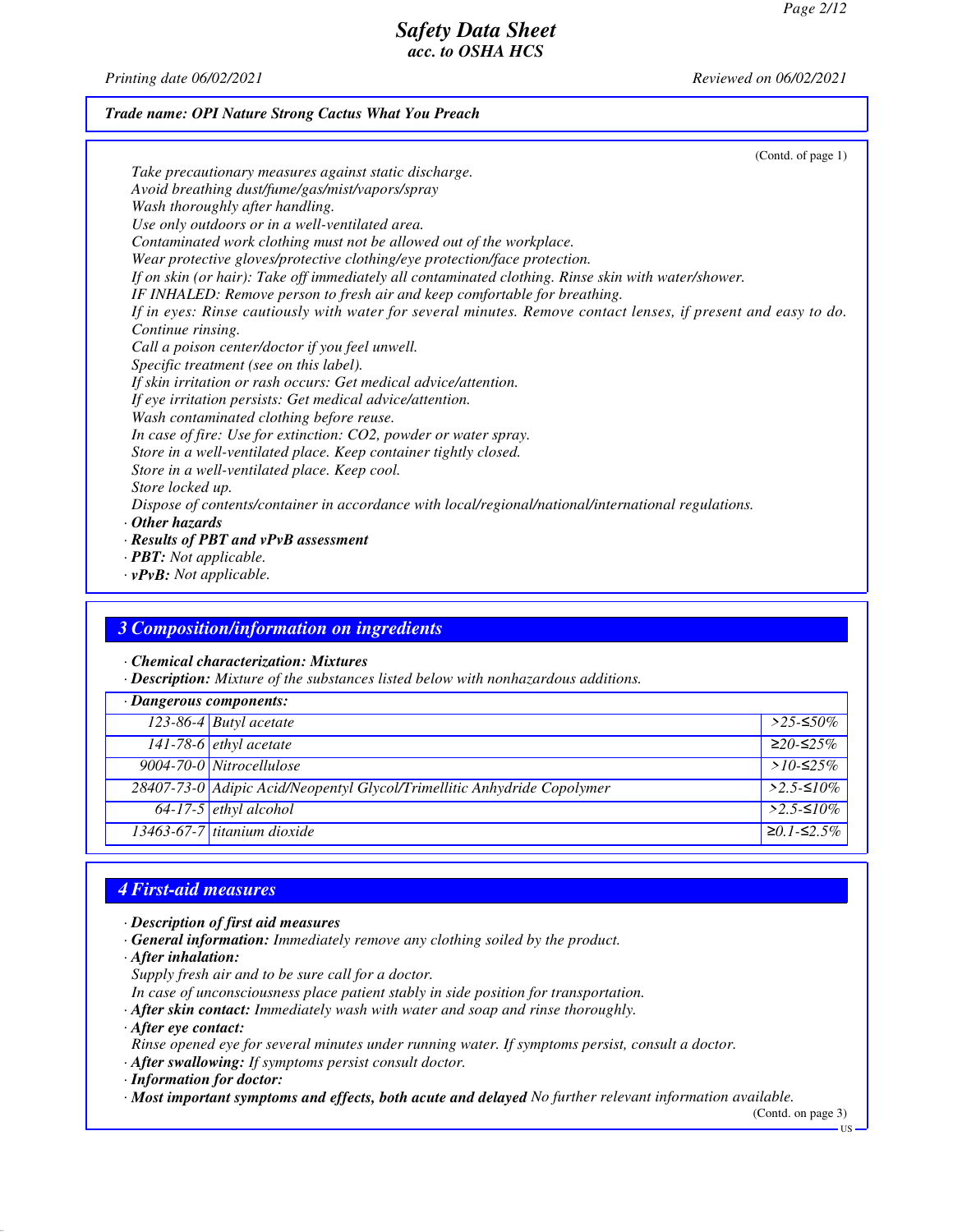*Printing date 06/02/2021 Reviewed on 06/02/2021*

### *Trade name: OPI Nature Strong Cactus What You Preach*

*· Indication of any immediate medical attention and special treatment needed No further relevant information available.*

#### *5 Fire-fighting measures*

*· Extinguishing media*

*· Suitable extinguishing agents:*

*CO2, extinguishing powder or water spray. Fight larger fires with water spray or alcohol resistant foam.*

*· Special hazards arising from the substance or mixture No further relevant information available.*

*· Advice for firefighters*

*· Protective equipment: No special measures required.*

### *6 Accidental release measures*

*· Personal precautions, protective equipment and emergency procedures Wear protective equipment. Keep unprotected persons away.*

*· Environmental precautions: Dilute with plenty of water.*

*Do not allow to enter sewers/ surface or ground water.*

*· Methods and material for containment and cleaning up:*

*Absorb with liquid-binding material (sand, diatomite, acid binders, universal binders, sawdust).*

*Dispose contaminated material as waste according to item 13.*

*Ensure adequate ventilation.*

*· Reference to other sections See Section 7 for information on safe handling. See Section 8 for information on personal protection equipment. See Section 13 for disposal information.*

#### *· Protective Action Criteria for Chemicals*

| $\cdot$ PAC-1:   |                                           |                                        |
|------------------|-------------------------------------------|----------------------------------------|
|                  | $\overline{123}$ -86-4 Butyl acetate      | 5 ppm                                  |
|                  | $\overline{141-78-6}$ ethyl acetate       | $1,200$ ppm                            |
|                  | $64-17-5$ ethyl alcohol                   | 1,800 ppm                              |
|                  | 13463-67-7 titanium dioxide               | $\frac{30}{30}$ mg/m <sup>3</sup>      |
|                  | $67-63-0$ isopropyl alcohol               | $\overline{400}$ ppm                   |
|                  | $123-42-2$ 4-hydroxy-4-methylpentan-2-one | $\overline{1}50$ ppm                   |
|                  | $66-25-1$ hexanal                         | 6 ppm                                  |
|                  | 7664-38-2 Phosphoric Acid                 | 3 mg/m <sup>3</sup>                    |
|                  | $71-36-3$ n-Butyl alcohol                 | 60 ppm                                 |
| 7631-86-9 Silica |                                           | $18$ mg/m <sup>3</sup>                 |
|                  | 1309-37-1 <i>Iron Oxides</i> (CI 77491)   | $\overline{15}$ mg/m <sup>3</sup>      |
| $\cdot$ PAC-2:   |                                           |                                        |
|                  | 123-86-4 Butyl acetate                    | 200 ppm                                |
|                  | 141-78-6 $ethyl$ acetate                  | $\overline{1,}700$ ppm                 |
|                  | $64-17-5$ ethyl alcohol                   | $\overline{3}300*ppm$                  |
|                  | 13463-67-7 titanium dioxide               | $\overline{330}$ mg/m <sup>3</sup>     |
|                  | $67-63-0$ isopropyl alcohol               | $2000*$ ppm                            |
|                  | 123-42-2 4-hydroxy-4-methylpentan-2-one   | $350$ ppm                              |
|                  |                                           | $\overline{(\text{Contd. on page 4})}$ |

(Contd. of page 2)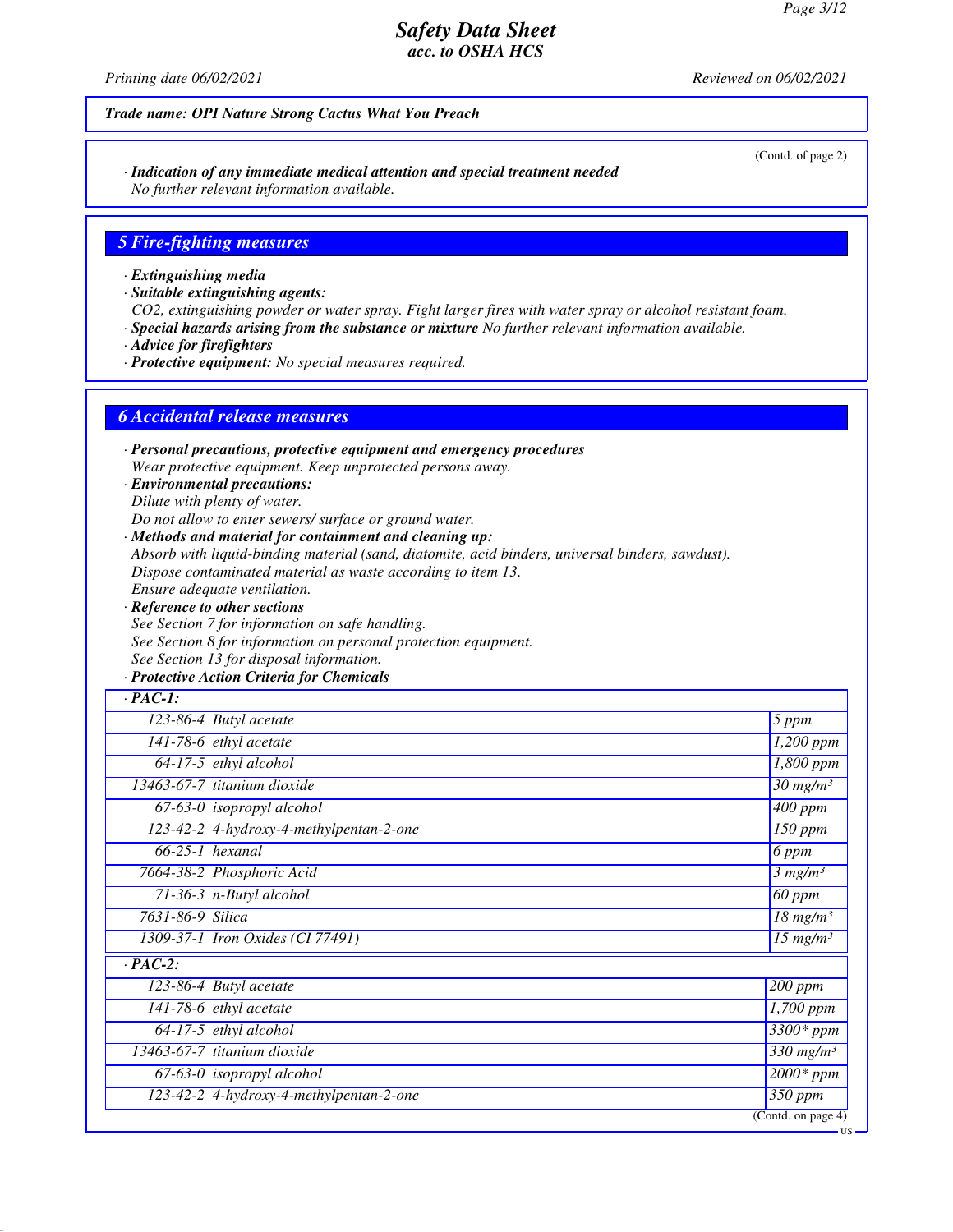*Printing date 06/02/2021 Reviewed on 06/02/2021*

#### *Trade name: OPI Nature Strong Cactus What You Preach*

|                  |                                         | (Contd. of page 3)                 |
|------------------|-----------------------------------------|------------------------------------|
|                  | $66-25-1$ hexanal                       | 66 ppm                             |
|                  | 7664-38-2 Phosphoric Acid               | $30$ mg/m <sup>3</sup>             |
|                  | $71-36-3$ n-Butyl alcohol               | 800 ppm                            |
| 7631-86-9 Silica |                                         | $\overline{7}40$ mg/m <sup>3</sup> |
|                  | 1309-37-1 Iron Oxides (CI 77491)        | $360$ mg/m <sup>3</sup>            |
| $\cdot$ PAC-3:   |                                         |                                    |
|                  | $123-86-4$ Butyl acetate                | $3000*$ ppm                        |
|                  | $141-78-6$ <i>ethyl</i> acetate         | 10000** ppm                        |
|                  | $64-17-5$ ethyl alcohol                 | $15000*$ ppm                       |
|                  | $13463-67-7$ titanium dioxide           | $2,000$ mg/m <sup>3</sup>          |
|                  | $67-63-0$ isopropyl alcohol             | $12000**$ ppm                      |
|                  | 123-42-2 4-hydroxy-4-methylpentan-2-one | $\overline{2100}$ * ppm            |
|                  | $66-25-1$ hexanal                       | 86 ppm                             |
|                  | 7664-38-2 Phosphoric Acid               | $150$ mg/m <sup>3</sup>            |
|                  | 71-36-3 $n$ -Butyl alcohol              | 8000** ppm                         |
| 7631-86-9 Silica |                                         | $4,500$ mg/m <sup>3</sup>          |
|                  | 1309-37-1 <i>Iron Oxides</i> (CI 77491) | $2,200$ mg/m <sup>3</sup>          |

## *7 Handling and storage*

*· Handling:*

- *· Precautions for safe handling Ensure good ventilation/exhaustion at the workplace. Prevent formation of aerosols.*
- *· Information about protection against explosions and fires: Keep ignition sources away - Do not smoke. Protect against electrostatic charges.*
- *· Conditions for safe storage, including any incompatibilities*
- *· Storage:*
- *· Requirements to be met by storerooms and receptacles: Store in a cool location.*
- *· Information about storage in one common storage facility: Not required.*
- *· Further information about storage conditions:*
- *Keep receptacle tightly sealed. Store in cool, dry conditions in well sealed receptacles.*

*· Specific end use(s) No further relevant information available.*

### *8 Exposure controls/personal protection*

*· Additional information about design of technical systems: No further data; see item 7.*

*· Control parameters*

*· Components with limit values that require monitoring at the workplace:*

*The following constituents are the only constituents of the product which have a PEL, TLV or other recommended exposure limit.*

*At this time, the other constituents have no known exposure limits.*

(Contd. on page 5)

*<sup>·</sup> Storage class: 3* 

**HS**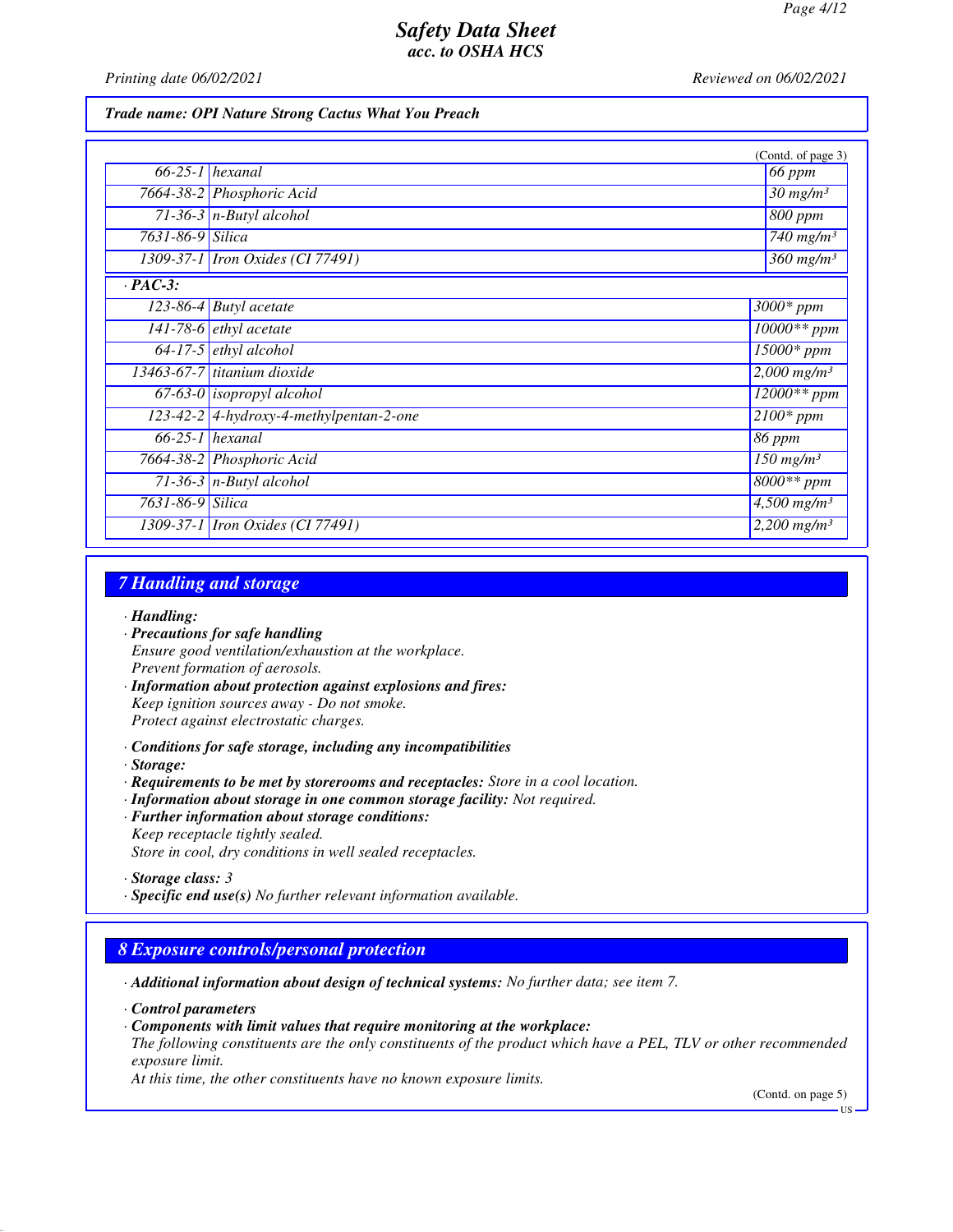*Printing date 06/02/2021 Reviewed on 06/02/2021*

#### *Trade name: OPI Nature Strong Cactus What You Preach*

| (Contd. of page 4)                                                                                                                                                                                                                                                                                                                                                                                                                                                                                                                                                                                                           |
|------------------------------------------------------------------------------------------------------------------------------------------------------------------------------------------------------------------------------------------------------------------------------------------------------------------------------------------------------------------------------------------------------------------------------------------------------------------------------------------------------------------------------------------------------------------------------------------------------------------------------|
| 123-86-4 Butyl acetate                                                                                                                                                                                                                                                                                                                                                                                                                                                                                                                                                                                                       |
| PEL Long-term value: 710 mg/m <sup>3</sup> , 150 ppm                                                                                                                                                                                                                                                                                                                                                                                                                                                                                                                                                                         |
| REL Short-term value: $950$ mg/m <sup>3</sup> , 200 ppm                                                                                                                                                                                                                                                                                                                                                                                                                                                                                                                                                                      |
| Long-term value: 710 mg/m <sup>3</sup> , 150 ppm                                                                                                                                                                                                                                                                                                                                                                                                                                                                                                                                                                             |
| TLV Short-term value: $712$ mg/m <sup>3</sup> , 150 ppm                                                                                                                                                                                                                                                                                                                                                                                                                                                                                                                                                                      |
| Long-term value: 238 mg/m <sup>3</sup> , 50 ppm                                                                                                                                                                                                                                                                                                                                                                                                                                                                                                                                                                              |
| 141-78-6 ethyl acetate                                                                                                                                                                                                                                                                                                                                                                                                                                                                                                                                                                                                       |
| PEL Long-term value: 1400 mg/m <sup>3</sup> , 400 ppm                                                                                                                                                                                                                                                                                                                                                                                                                                                                                                                                                                        |
| REL Long-term value: 1400 mg/m <sup>3</sup> , 400 ppm                                                                                                                                                                                                                                                                                                                                                                                                                                                                                                                                                                        |
| TLV Long-term value: $1440$ mg/m <sup>3</sup> , 400 ppm                                                                                                                                                                                                                                                                                                                                                                                                                                                                                                                                                                      |
| 64-17-5 ethyl alcohol                                                                                                                                                                                                                                                                                                                                                                                                                                                                                                                                                                                                        |
| PEL Long-term value: 1900 mg/m <sup>3</sup> , 1000 ppm                                                                                                                                                                                                                                                                                                                                                                                                                                                                                                                                                                       |
| REL Long-term value: 1900 mg/m <sup>3</sup> , 1000 ppm                                                                                                                                                                                                                                                                                                                                                                                                                                                                                                                                                                       |
| TLV Short-term value: $1880$ mg/m <sup>3</sup> , 1000 ppm                                                                                                                                                                                                                                                                                                                                                                                                                                                                                                                                                                    |
| Additional information: The lists that were valid during the creation were used as basis.                                                                                                                                                                                                                                                                                                                                                                                                                                                                                                                                    |
| · Exposure controls<br>· Personal protective equipment:<br>· General protective and hygienic measures:<br>Keep away from foodstuffs, beverages and feed.<br>Immediately remove all soiled and contaminated clothing.<br>Wash hands before breaks and at the end of work.<br>Avoid contact with the eyes.<br>Avoid contact with the eyes and skin.<br>· Breathing equipment:<br>In case of brief exposure or low pollution use respiratory filter device. In case of intensive or longer exposure use<br>respiratory protective device that is independent of circulating air.<br>· Protection of hands:<br>Protective gloves |
| The glove material has to be impermeable and resistant to the product/ the substance/ the preparation.<br>Due to missing tests no recommendation to the glove material can be given for the product/ the preparation/ the<br>chemical mixture.<br>Selection of the glove material on consideration of the penetration times, rates of diffusion and the degradation<br>· Material of gloves                                                                                                                                                                                                                                  |

*The selection of the suitable gloves does not only depend on the material, but also on further marks of quality and varies from manufacturer to manufacturer. As the product is a preparation of several substances, the resistance of the glove material can not be calculated in advance and has therefore to be checked prior to the application.*

### *· Penetration time of glove material*

*The exact break through time has to be found out by the manufacturer of the protective gloves and has to be observed.*

(Contd. on page 6)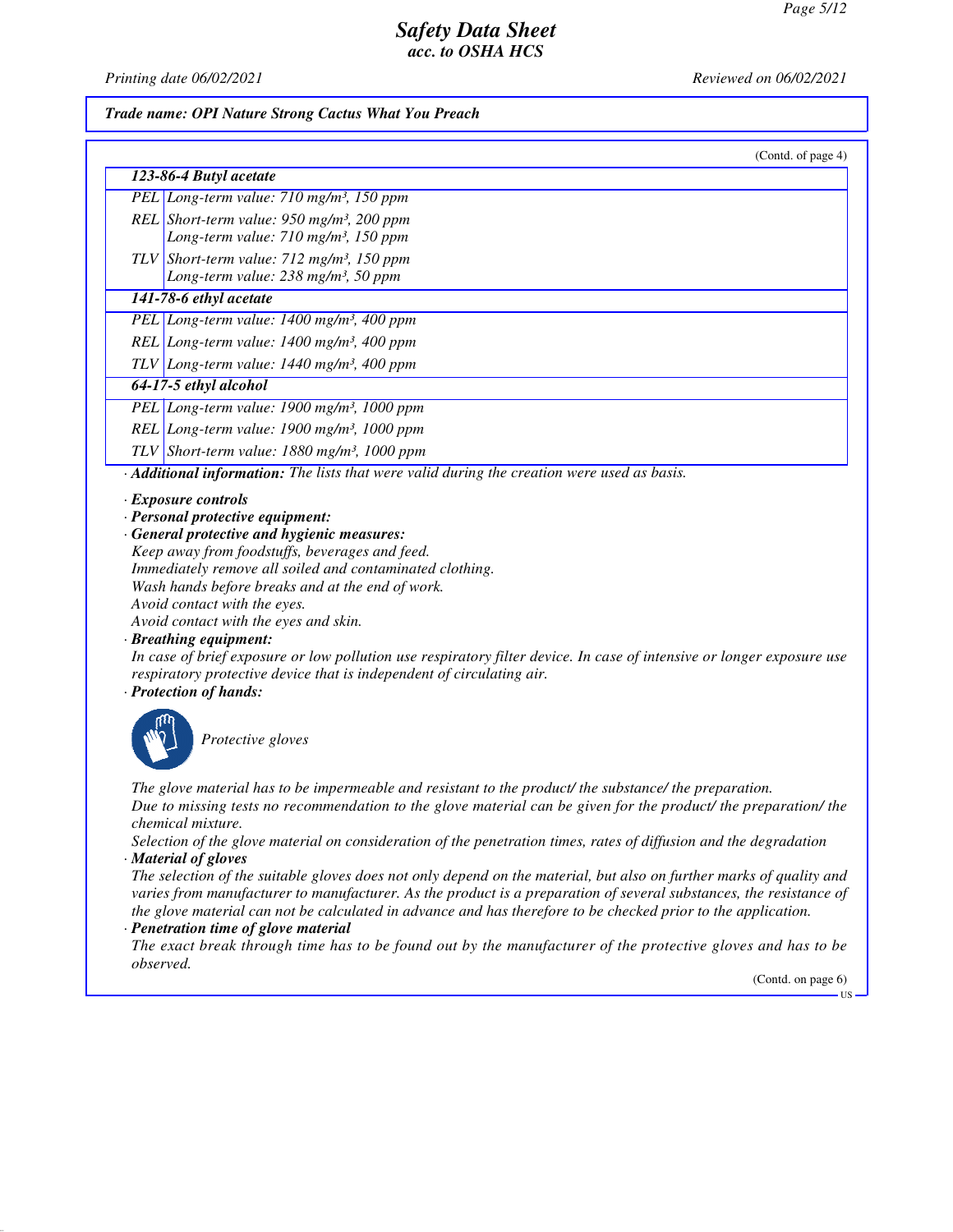*Printing date 06/02/2021 Reviewed on 06/02/2021*

## *Trade name: OPI Nature Strong Cactus What You Preach*

*· Eye protection:*

(Contd. of page 5)



*Tightly sealed goggles*

# *9 Physical and chemical properties · Information on basic physical and chemical properties · General Information · Appearance: Form: Viscous Color: According to product specification · Odor: Characteristic · Odor threshold: Not determined. · pH-value: Not determined. · Change in condition Melting point/Melting range: Undetermined. Boiling point/Boiling range: 77-78 °C (170.6-172.4 °F) · Flash point: -1 °C (30.2 °F) · Flammability (solid, gaseous): Not applicable. · Ignition temperature: 425 °C (797 °F) · Decomposition temperature: Not determined. · Auto igniting: Product is not selfigniting. · Danger of explosion: Product is not explosive. However, formation of explosive air/vapor mixtures are possible. · Explosion limits: Lower: 1.2 Vol % Upper: 11.5 Vol % · Vapor pressure at 20 °C (68 °F): 97 hPa (72.8 mm Hg) · Density: Not determined. · Relative density Not determined. · Vapor density Not determined. <i>·* Evaporation rate *· Solubility in / Miscibility with Water: Fully miscible. · Partition coefficient (n-octanol/water): Not determined. · Viscosity: Dynamic: Not determined. Kinematic: Not determined. · Solvent content: Organic solvents: 71.0 % VOC content: 71.04 % 710.4 g/l / 5.93 lb/gal* (Contd. on page 7) US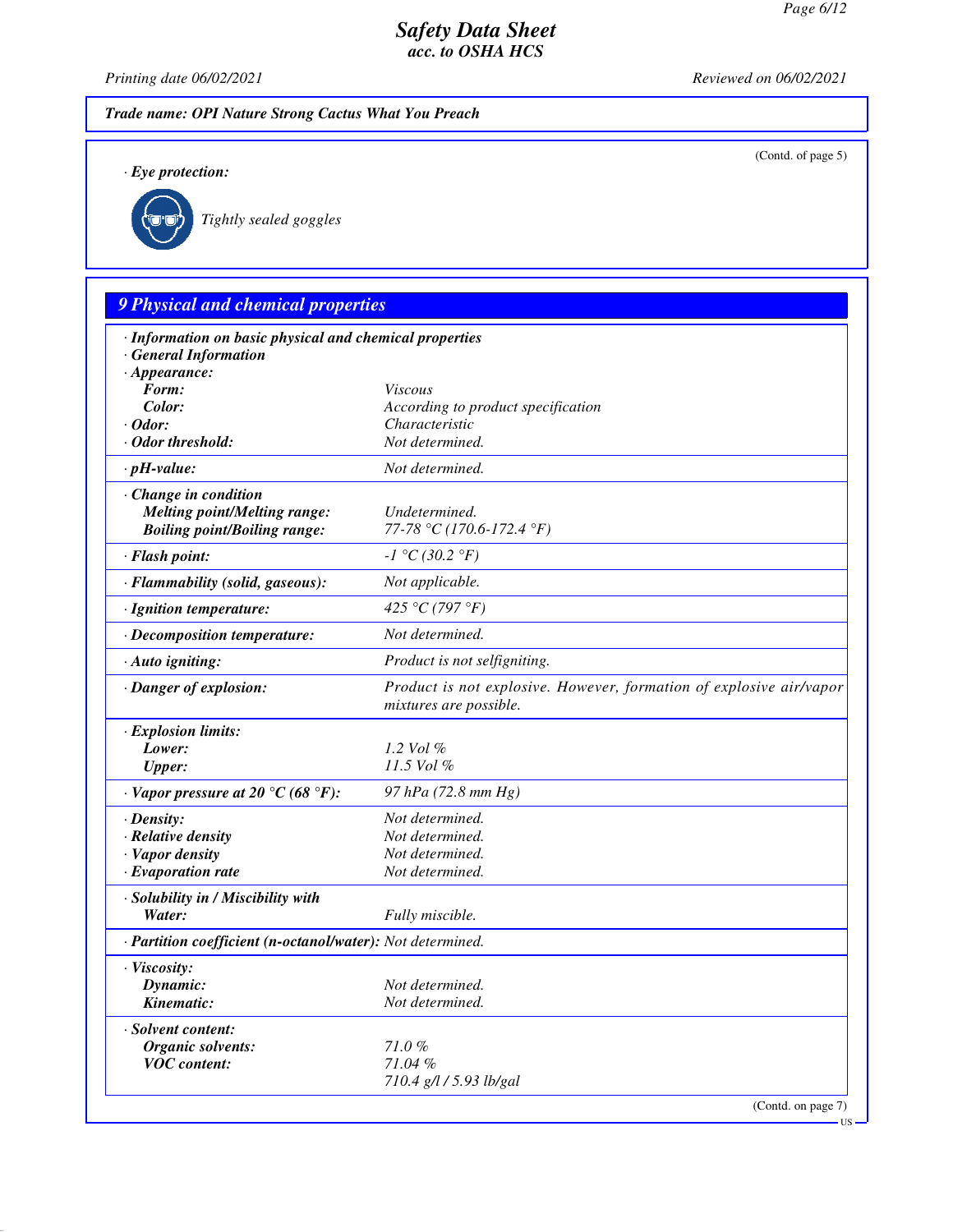(Contd. of page 6)

## *Safety Data Sheet acc. to OSHA HCS*

*Printing date 06/02/2021 Reviewed on 06/02/2021*

*Trade name: OPI Nature Strong Cactus What You Preach*

*Solids content: 13.4 %*

*· Other information No further relevant information available.*

### *10 Stability and reactivity*

*· Reactivity No further relevant information available.*

*· Chemical stability*

*· Thermal decomposition / conditions to be avoided: No decomposition if used according to specifications.*

*· Possibility of hazardous reactions No dangerous reactions known.*

*· Conditions to avoid No further relevant information available.*

*· Incompatible materials: No further relevant information available.*

*· Hazardous decomposition products: No dangerous decomposition products known.*

### *11 Toxicological information*

*· Information on toxicological effects*

*· Acute toxicity:*

*· LD/LC50 values that are relevant for classification:*

| · LD/LC50 values inul ure relevant for classification. |      |                                                                                                                                      |  |  |
|--------------------------------------------------------|------|--------------------------------------------------------------------------------------------------------------------------------------|--|--|
| 123-86-4 Butyl acetate                                 |      |                                                                                                                                      |  |  |
| Oral                                                   | LD50 | $13,100$ mg/kg (rat)                                                                                                                 |  |  |
| Dermal                                                 | LD50 | $>$ 5,000 mg/kg (rabbit)                                                                                                             |  |  |
|                                                        |      |                                                                                                                                      |  |  |
| 141-78-6 ethyl acetate                                 |      |                                                                                                                                      |  |  |
| Oral                                                   | LD50 | $5,620$ mg/kg (rabbit)                                                                                                               |  |  |
|                                                        |      |                                                                                                                                      |  |  |
|                                                        |      |                                                                                                                                      |  |  |
| Oral                                                   | LD50 | $10,470$ mg/kg (rat) (bw (OECD 401))                                                                                                 |  |  |
|                                                        |      | Inhalative LC50/4 h 116.9 mg/l (rat) (air (//OECD 403))                                                                              |  |  |
|                                                        |      |                                                                                                                                      |  |  |
| Oral                                                   | LD50 | $>5,000$ mg/kg (rat) (bw (OECD 425))                                                                                                 |  |  |
| Dermal                                                 | LD50 | $>10,000$ mg/kg (rabbit)                                                                                                             |  |  |
|                                                        |      | Inhalative $ LCS0/4 h  > 3.43$ mg/l (rat) (air (OECD 403))                                                                           |  |  |
|                                                        |      | Inhalative LC50/4 h $>21$ mg/l (rat)<br>Inhalative LC50/4 h 1,600 mg/l (rat)<br>64-17-5 ethyl alcohol<br>13463-67-7 titanium dioxide |  |  |

*· Primary irritant effect:*

*· on the skin: No irritant effect.*

*· on the eye: Irritating effect.*

*· Sensitization: Sensitization possible through skin contact.*

*· Additional toxicological information:*

*The product shows the following dangers according to internally approved calculation methods for preparations: Irritant*

#### *· Carcinogenic categories*

| · IARC (International Agency for Research on Cancer) |                                      |    |  |
|------------------------------------------------------|--------------------------------------|----|--|
|                                                      | $64-17-5$ ethyl alcohol              |    |  |
|                                                      | $\sqrt{13463-67-7}$ titanium dioxide | 2B |  |
|                                                      | $67-63-0$ isopropyl alcohol          |    |  |
|                                                      | (Contd. on page 8)                   |    |  |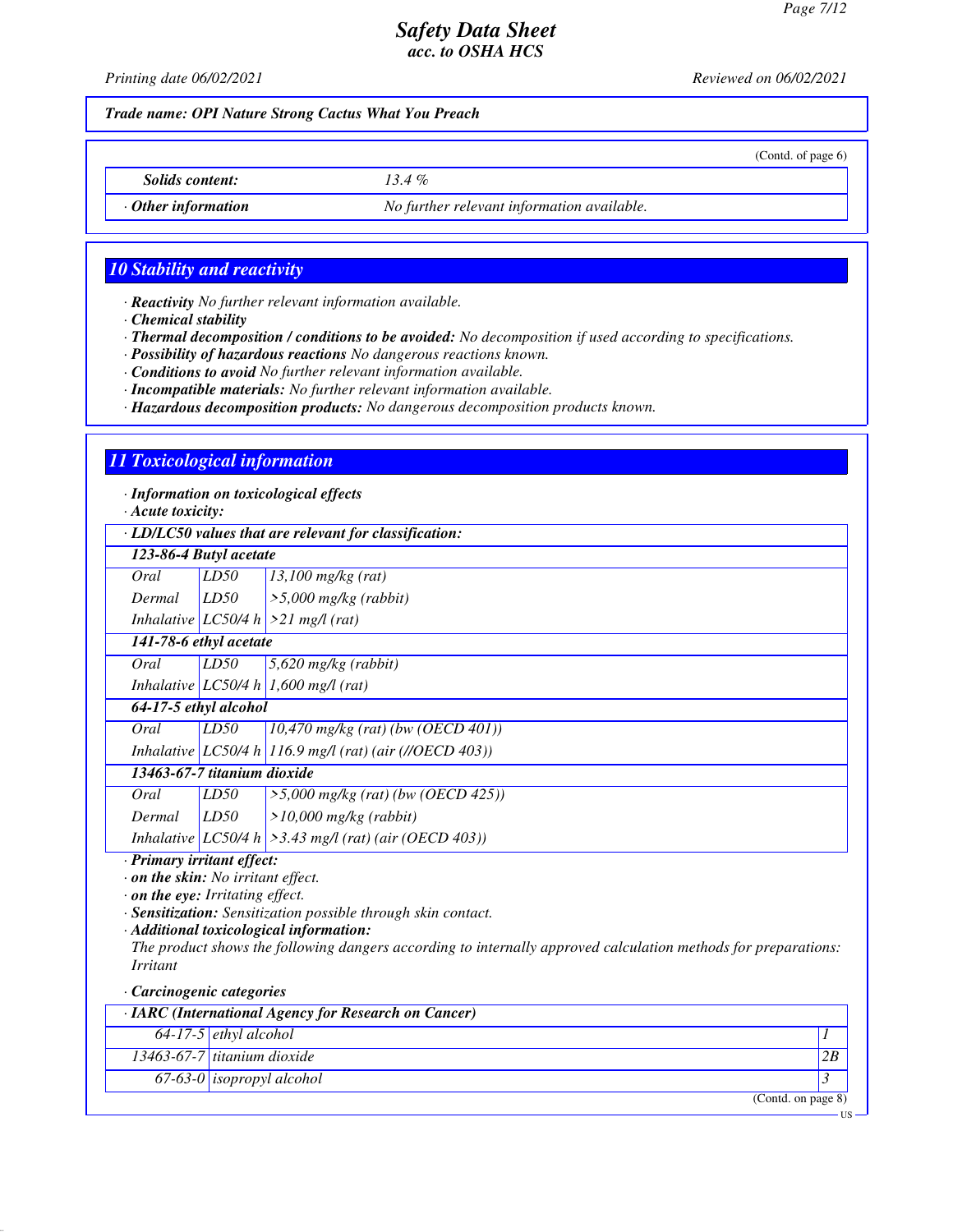(Contd. of page 7)

## *Safety Data Sheet acc. to OSHA HCS*

*Printing date 06/02/2021 Reviewed on 06/02/2021*

#### *Trade name: OPI Nature Strong Cactus What You Preach*

| $3844 - 45 - 9$ Blue 1 |  |
|------------------------|--|
|                        |  |

*61790-53-2 Diatomaceous earth (Silica-Amorphous) 3* 

*7631-86-9 Silica 3* 

*1309-37-1 Iron Oxides (CI 77491) 3* 

*· NTP (National Toxicology Program)*

*None of the ingredients is listed.*

*· OSHA-Ca (Occupational Safety & Health Administration)*

*None of the ingredients is listed.*

## *12 Ecological information*

*· Toxicity*

- *· Aquatic toxicity: No further relevant information available.*
- *· Persistence and degradability No further relevant information available.*
- *· Behavior in environmental systems:*
- *· Bioaccumulative potential No further relevant information available.*
- *· Mobility in soil No further relevant information available.*
- *· Additional ecological information:*

*· General notes:*

*Water hazard class 2 (Self-assessment): hazardous for water Do not allow product to reach ground water, water course or sewage system. Danger to drinking water if even small quantities leak into the ground.*

- *· Results of PBT and vPvB assessment*
- *· PBT: Not applicable.*
- *· vPvB: Not applicable.*
- *· Other adverse effects No further relevant information available.*

### *13 Disposal considerations*

*· Waste treatment methods*

*· Recommendation:*

*Must not be disposed of together with household garbage. Do not allow product to reach sewage system.*

- *· Uncleaned packagings:*
- *· Recommendation: Disposal must be made according to official regulations.*
- *· Recommended cleansing agent: Water, if necessary with cleansing agents.*

| $\cdot$ UN-Number               |               |  |
|---------------------------------|---------------|--|
| · DOT, IMDG, IATA               | <i>UN1263</i> |  |
| $\cdot$ UN proper shipping name |               |  |
| $\cdot$ DOT                     | Paint         |  |
| $\cdot$ IMDG, IATA              | <b>PAINT</b>  |  |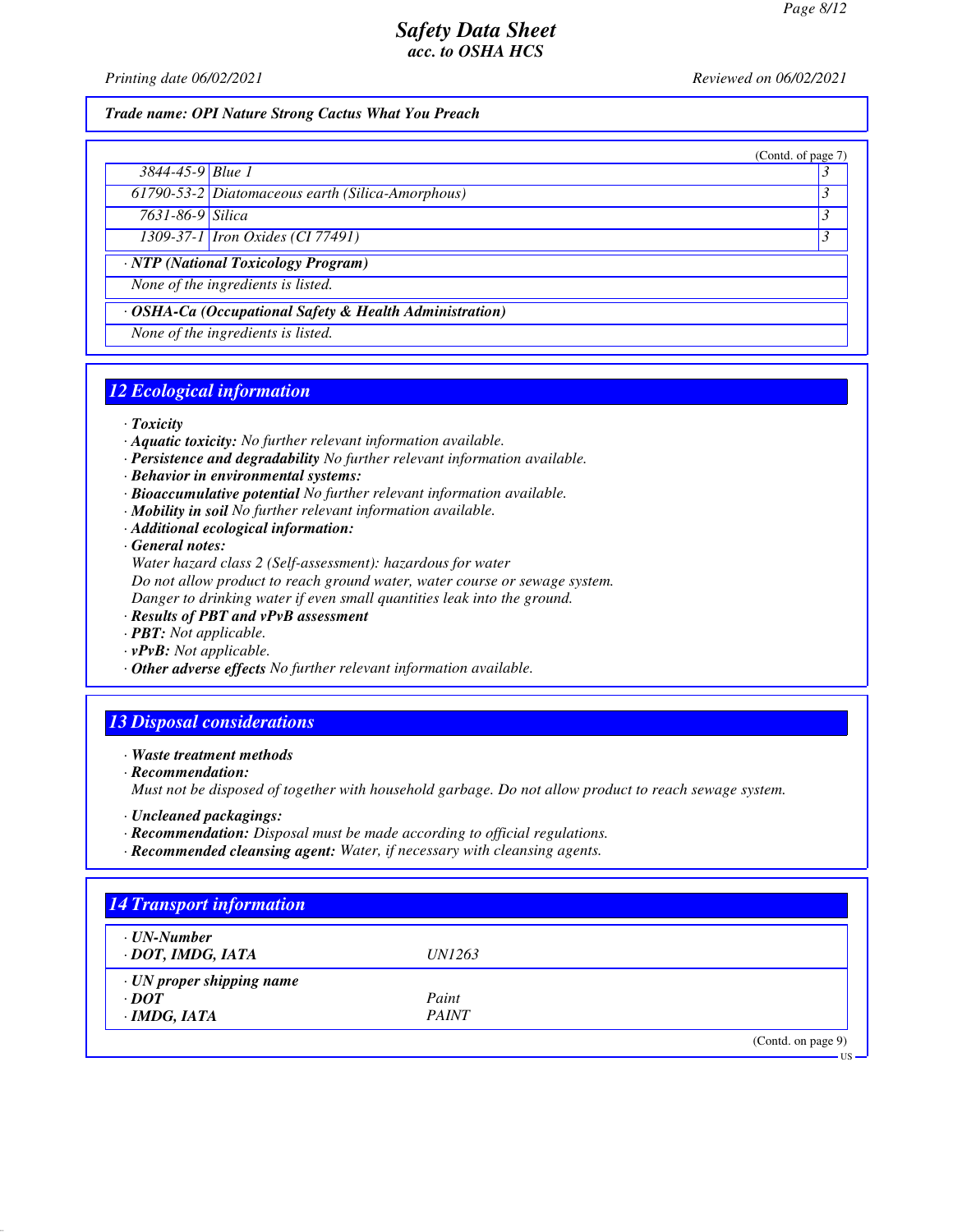*Printing date 06/02/2021 Reviewed on 06/02/2021*

*Trade name: OPI Nature Strong Cactus What You Preach*

|                                                                                                                           | (Contd. of page 8)                                                                                  |
|---------------------------------------------------------------------------------------------------------------------------|-----------------------------------------------------------------------------------------------------|
| · Transport hazard class(es)                                                                                              |                                                                                                     |
| $\cdot$ <i>DOT</i>                                                                                                        |                                                                                                     |
|                                                                                                                           |                                                                                                     |
| $\cdot$ Class                                                                                                             | 3 Flammable liquids                                                                                 |
| $\cdot$ Label                                                                                                             | 3<br><u>.</u>                                                                                       |
| · IMDG, IATA                                                                                                              |                                                                                                     |
|                                                                                                                           |                                                                                                     |
| · Class                                                                                                                   | 3 Flammable liquids                                                                                 |
| · Label                                                                                                                   | 3                                                                                                   |
| · Packing group<br>· DOT, IMDG, IATA                                                                                      | I                                                                                                   |
| · Environmental hazards:                                                                                                  | Not applicable.                                                                                     |
| · Special precautions for user<br>· Hazard identification number (Kemler code): 33<br>· EMS Number:<br>· Stowage Category | Warning: Flammable liquids<br>$F-E,S-E$<br>B                                                        |
| · Transport in bulk according to Annex II of<br><b>MARPOL73/78 and the IBC Code</b>                                       | Not applicable.                                                                                     |
| · Transport/Additional information:                                                                                       |                                                                                                     |
| $\cdot$ <i>DOT</i><br>· Quantity limitations                                                                              | On passenger aircraft/rail: 5 L<br>On cargo aircraft only: 60 L                                     |
|                                                                                                                           |                                                                                                     |
| $\cdot$ IMDG<br>$\cdot$ Limited quantities (LQ)                                                                           | 5L                                                                                                  |
| $\cdot$ Excepted quantities (EQ)                                                                                          | Code: E2                                                                                            |
|                                                                                                                           | Maximum net quantity per inner packaging: 30 ml<br>Maximum net quantity per outer packaging: 500 ml |
| · UN "Model Regulation":                                                                                                  | <b>UN 1263 PAINT, 3, II</b>                                                                         |

# *15 Regulatory information*

*· Safety, health and environmental regulations/legislation specific for the substance or mixture No further relevant information available.*

*· Sara*

*· Section 355 (extremely hazardous substances):*

*None of the ingredients is listed.*

*· Section 313 (Specific toxic chemical listings):*

*67-63-0 isopropyl alcohol*

(Contd. on page 10)

US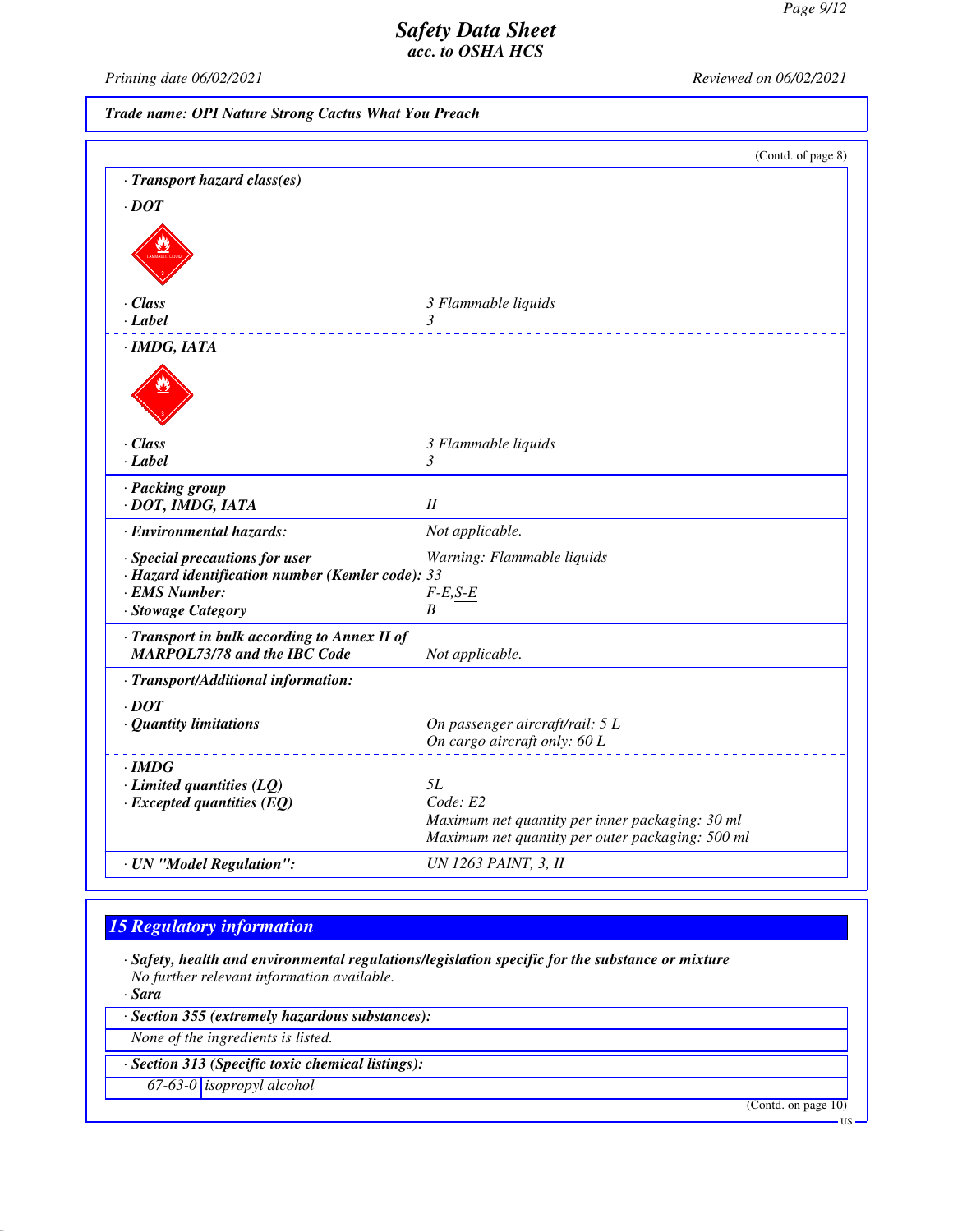US

# *Safety Data Sheet acc. to OSHA HCS*

*Printing date 06/02/2021 Reviewed on 06/02/2021*

# *Trade name: OPI Nature Strong Cactus What You Preach*

| <b>ACTIVE</b>          |
|------------------------|
| <b>ACTIVE</b>          |
| <b>ACTIVE</b>          |
| <b>ACTIVE</b>          |
| <b>ACTIVE</b>          |
| <b>ACTIVE</b>          |
| <b>ACTIVE</b>          |
| <b>ACTIVE</b>          |
| <b>ACTIVE</b>          |
| <b>ACTIVE</b>          |
| <b>ACTIVE</b>          |
| <b>ACTIVE</b>          |
| <b>ACTIVE</b>          |
| <b>ACTIVE</b>          |
| <b>ACTIVE</b>          |
| <b>ACTIVE</b>          |
| <b>ACTIVE</b>          |
| <b>ACTIVE</b>          |
| <b>ACTIVE</b>          |
| <b>ACTIVE</b>          |
|                        |
|                        |
|                        |
|                        |
|                        |
|                        |
|                        |
|                        |
|                        |
|                        |
|                        |
|                        |
|                        |
| $\boldsymbol{D}$       |
| $\overline{D}$ , I, II |
|                        |
| A <sub>3</sub>         |
| A4                     |
|                        |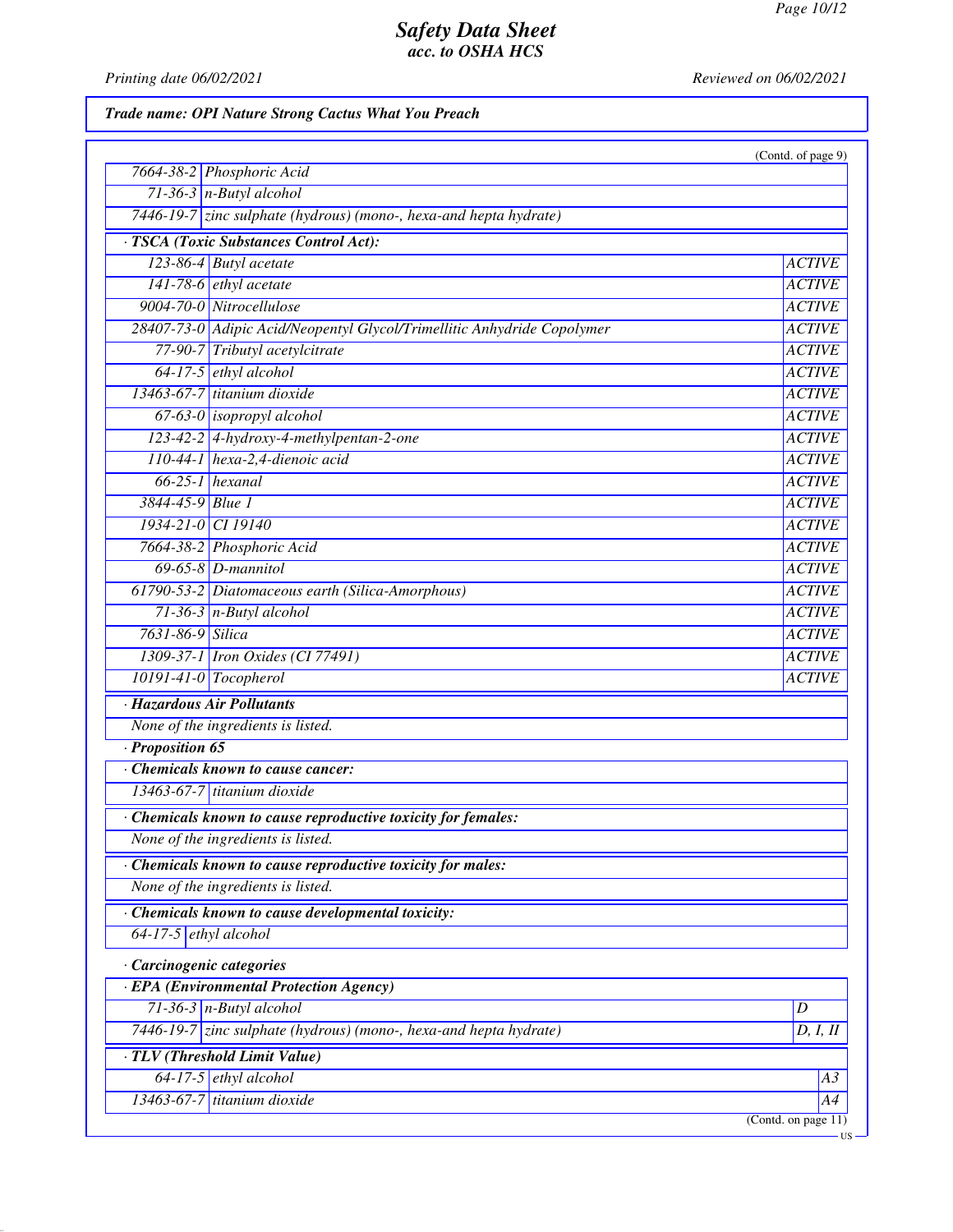*Printing date 06/02/2021 Reviewed on 06/02/2021*

# *Trade name: OPI Nature Strong Cactus What You Preach*

|                                                                                                                    | (Contd. of page 10) |
|--------------------------------------------------------------------------------------------------------------------|---------------------|
| $67-63-0$ isopropyl alcohol                                                                                        | Α4                  |
| 1309-37-1 Iron Oxides (CI 77491)                                                                                   | A4                  |
| · NIOSH-Ca (National Institute for Occupational Safety and Health)                                                 |                     |
| 13463-67-7 titanium dioxide                                                                                        |                     |
| <b>GHS label elements</b> The product is classified and labeled according to the Globally Harmonized System (GHS). |                     |
| · Hazard pictograms                                                                                                |                     |
|                                                                                                                    |                     |
|                                                                                                                    |                     |
|                                                                                                                    |                     |
|                                                                                                                    |                     |
| GHS02<br>GHS07                                                                                                     |                     |
|                                                                                                                    |                     |
| · Signal word Danger                                                                                               |                     |
| · Hazard-determining components of labeling:                                                                       |                     |
| <b>Butyl</b> acetate                                                                                               |                     |
| Adipic Acid/Neopentyl Glycol/Trimellitic Anhydride Copolymer                                                       |                     |
| ethyl acetate                                                                                                      |                     |
| · Hazard statements                                                                                                |                     |
| Highly flammable liquid and vapor.                                                                                 |                     |
| Causes serious eye irritation.                                                                                     |                     |
| May cause an allergic skin reaction.                                                                               |                     |
| May cause drowsiness or dizziness.                                                                                 |                     |
| · Precautionary statements                                                                                         |                     |
| Keep away from heat/sparks/open flames/hot surfaces. - No smoking.                                                 |                     |
| Ground/bond container and receiving equipment.                                                                     |                     |
| Use explosion-proof electrical/ventilating/lighting/equipment.                                                     |                     |
| Use only non-sparking tools.                                                                                       |                     |
| Take precautionary measures against static discharge.                                                              |                     |
| Avoid breathing dust/fume/gas/mist/vapors/spray                                                                    |                     |
| Wash thoroughly after handling.                                                                                    |                     |
| Use only outdoors or in a well-ventilated area.                                                                    |                     |
| Contaminated work clothing must not be allowed out of the workplace.                                               |                     |
| Wear protective gloves/protective clothing/eye protection/face protection.                                         |                     |
| If on skin (or hair): Take off immediately all contaminated clothing. Rinse skin with water/shower.                |                     |
| IF INHALED: Remove person to fresh air and keep comfortable for breathing.                                         |                     |
| If in eyes: Rinse cautiously with water for several minutes. Remove contact lenses, if present and easy to do.     |                     |
| Continue rinsing.                                                                                                  |                     |
| Call a poison center/doctor if you feel unwell.                                                                    |                     |
| Specific treatment (see on this label).                                                                            |                     |
| If skin irritation or rash occurs: Get medical advice/attention.                                                   |                     |
| If eye irritation persists: Get medical advice/attention.                                                          |                     |
| Wash contaminated clothing before reuse.                                                                           |                     |
| In case of fire: Use for extinction: CO2, powder or water spray.                                                   |                     |
| Store in a well-ventilated place. Keep container tightly closed.                                                   |                     |
| Store in a well-ventilated place. Keep cool.                                                                       |                     |
| Store locked up.                                                                                                   |                     |
| Dispose of contents/container in accordance with local/regional/national/international regulations.                |                     |
| · Chemical safety assessment: A Chemical Safety Assessment has not been carried out.                               |                     |

(Contd. on page 12)